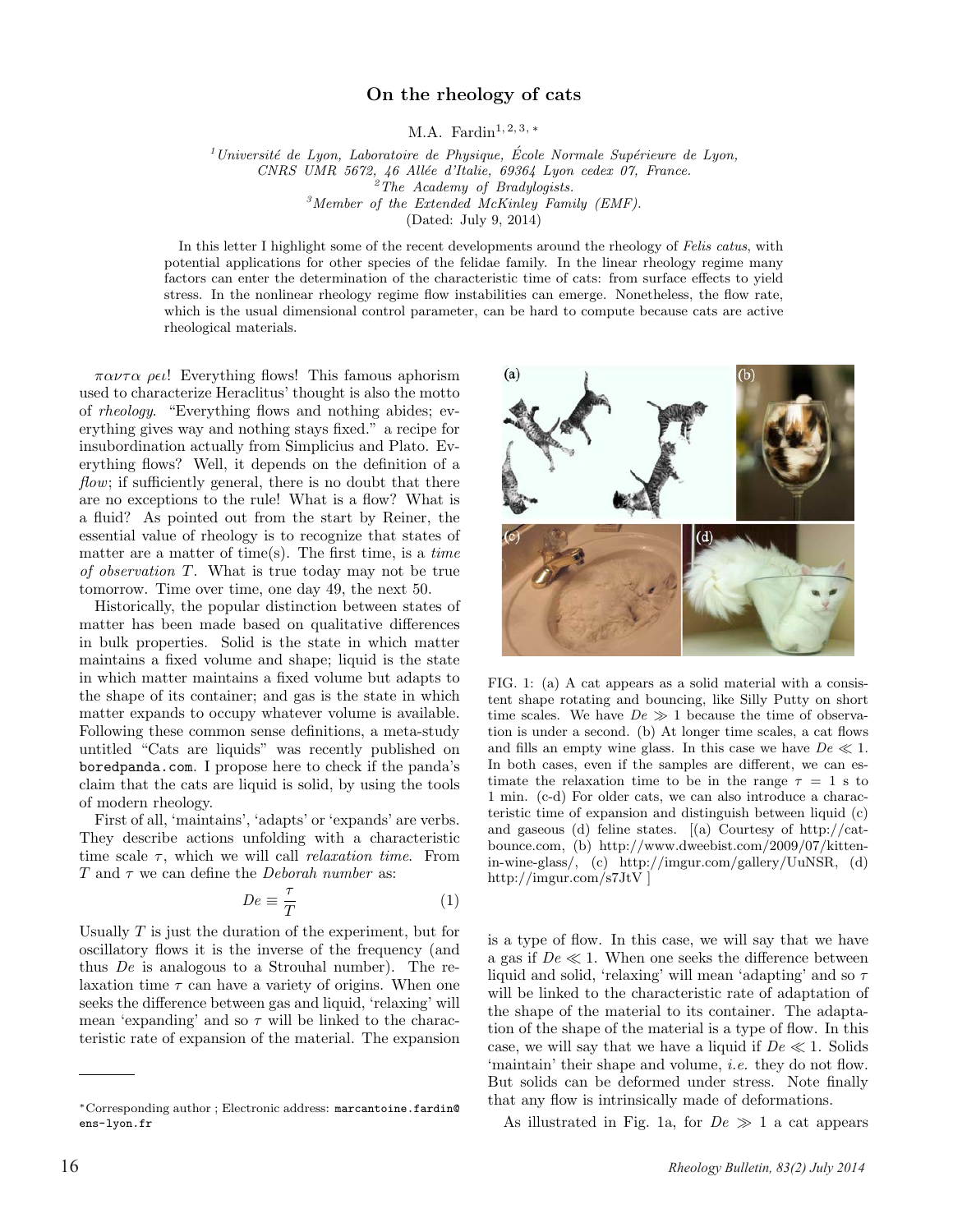

FIG. 2: (a) Extensional rheology of a cat before capillary break-up. (b) Cat on a superfelidaphobic substrate showing a high contact angle. (c) Tilted jar experiment showing the yield stress of a kitten. (d) Spreading of a cat on a very rough substrate. (e) Low affinity between cats and water surfaces. (f) Sliding cat on smooth floor. (g) Adhesion of a cat on a vertical wall. [Courtesy of (a) facebook.com, (c) http://metro.co.uk/2011/02/18/ksyusha-the-kitten-is-cat-in-ajar-639735/ , (d) http://www.theyfailed.com/cats-sleep-anywhere/, (f) http://www.mirror.co.uk/news/world-news/youtubewatch-hilarious-viral-of-two-882779, (g) http://amazinghandpaintedmurals.com/picture gallery - page 3]

solid, whereas for  $De \ll 1$  it seems liquid. From these preliminary experiments, knowing  $T$  we can estimate the relaxation time to be in the range  $\tau = 1$  s to 1 min, for normal cases of Felis catus. Note that the samples used in Fig. 1a-b are relatively young. Older cats may have a shorter relaxation time, and thus become liquid more easily than agitated kittens, for which  $\tau$  can reach values as high as a few hours. The assumption of incompressibility may also fail for older cats, which can acquire gaseous properties like in Fig. 1c-d. In this letter, we will tend to ignore this thixotropic behavior. There's an old saying in investing: even a dead cat will bounce if it is dropped from high enough. Where, of course, the dead cat bounce refers to a short-term recovery in a declining trend.

Overall, the Deborah number is the dimensionless expression of the concept of linear viscoelasticity. The greater the Deborah number, the more elastic/solid the material; the smaller the Deborah number, the more viscous/fluid it is. Thus, rheology suggests only two states of matter: solids that deform; and fluids that flow. Both gases and liquids flow, they are fluids, the first compressible, the other incompressible. In general, both the fluidlike and the solid-like properties of a material can be complex, in the sense that the solid part may not be purely elastic, and the fluid part may not be purely viscous. For simple incompressible and athermal molecular fluids, the relaxation time will simply be the viscous dissipation time  $\tau = \delta^2/\nu$ , where  $\delta$  is the thickness of the momentum boundary layer and  $\nu$  is the kinematic viscosity. For more complex fluids,  $\tau$  can have a large range of origins, which often require chemistry and/or biology to be well understood.

In the first part of this letter I wish to highlight the potential factors that have to be taken into account in computing the value of  $\tau$  for cats. Fig. 2a shows the capillary bridge formed during extensional rheometry of Felis catus. First, in the introduction, we assumed  $\tau$  to be a scalar, but it can have a higher dimensionality. Usually the time scale is considered as a contribution to viscosity, which in the most general case is a tensor of rank 2. For simple incompressible fluids symmetry considerations reduce this tensor to a scalar. The extensional viscosity is simply 3 times the shear viscosity. For complex fluids, the extensional viscosity can be orders of magnitude different, usually larger than the shear viscosity for polymeric materials. For cats, the determination of the Trouton ratio is complicated but the situation seems opposite. In the absence of reliable extensional rheology data, we can only point to the fact that when cats are deformed along their principal axis, they tend to relax more easily, suggesting that the extensional time is smaller than the shear time. Transient strain-hardening can nonetheless occur. Second, because, flows of cats are usually free surface flows, the surface tension between the cat and its surrounding medium can be important and even dominant in the rheology, especially in CATBER (Capillary thinning and breakup extensional rheometer) experiments. The catpillary number becomes important  $\tau = f(Ca)$ , with  $Ca \equiv \eta U/\gamma_{LV}$ , where  $\eta$  is the shear viscosity, U is a characteristic flow velocity and  $\gamma_{LV}$  is the surface tension (not to be confused with the deformation). Let us recall that even water droplets bouncing on hydrophobic substrates can behave elastically, with a response time  $\tau = \sqrt{\rho R_0^3/\gamma}$ , where  $\rho$  is the density and  $R_0$  the size of the drops. When the fluid is complex, the situation can be even more entangled.

The wetting and general tribology of cats has not progressed enough to give a definitive answer to the capillary dependence of the feline relaxation time. Fig. 2b gives an example of a lotus effect of Felis catus, suggesting that the substrate is superfelidaphobic. This behavior is usually distinguished from the yield stress that cats can also display, as shown in Fig. 2c, where the kitten cannot flow because it is below its yield stress, like ketchup in its bottle. It is still unclear what physical and chemical properties generate superfelidaphobicity, but a Cassie-Baxter-like model seems plausible. Here, the roughness of the cat's fur would be as determinant as the roughness of the substrate, but probably with somewhat opposite effects. Indeed, cats are often found to spread on rough substrates as seen in Fig. 2d, but they have low affinity for substrates that smooth their fur, like water in Fig. 2e. Significant wall slip and shear localization can also be involved in some experiments, like shown in Fig. 2f, where there is a very significant relative velocity between the substrate and the cat. Counter-intuitively, gravity seems